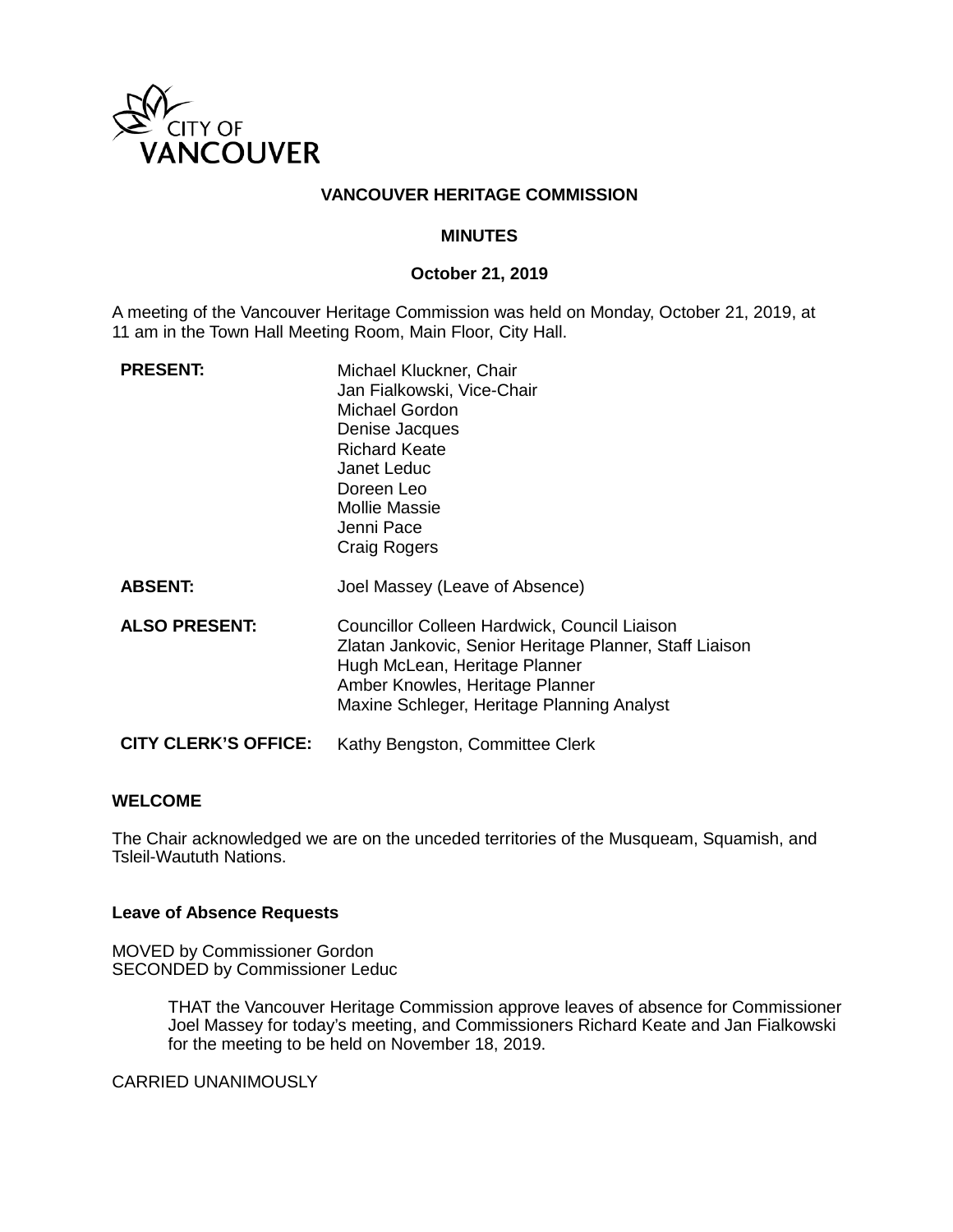# **Approval of Minutes**

Commissioner Jacques provided additional detail to the September 30, 2019, minutes regarding Item 3, 301 E. Hastings, with a new line of comments, " a recommendation was made that the decades-old contribution of the Salvation Army contribution to local social services be commemorated in artwork or by exhibition".

MOVED by Commissioner Jacques SECONDED by Commissioner Keate

> THAT the minutes of the Vancouver Heritage Commission approve the Minutes from the meeting of September 30, 2019, as amended.

CARRIED UNANIMOUSLY

### **1. Business Arising from the Minutes**

None.

# **2. Landscapes of Injustice**

Dr. Jordan Stanger-Ross, Project Director and Associate Professor, University of Victoria, presented on this matter. The Chair led discussions on recommendations to the City regarding dispossessed Canadian-Japanese properties and the staff liaison provide updates on community-related projects.

Judy Hanazawa, President, Greater Vancouver Japanese-Canadian Citizens' Association, spoke on just-redress for the Canadian-Japanese community from the Province. The Commission agreed to hear further on this redress-project at future meetings.

\* \* \* \* \*

The Commission recessed at 12:46 pm and reconvened at 1:01 pm.

\* \* \* \* \*

#### **3. Heritage Incentive Program: Update and Project Recommendations to Council**

Amber Knowles, Heritage Planner, informed the Commission on recent activities and updates on the Heritage Incentive Program (HIP), followed by the Applicants providing presentations on the seismic upgrade and heritage rehabilitation of St. Andrew's Wesley United Church and the Sun Tower.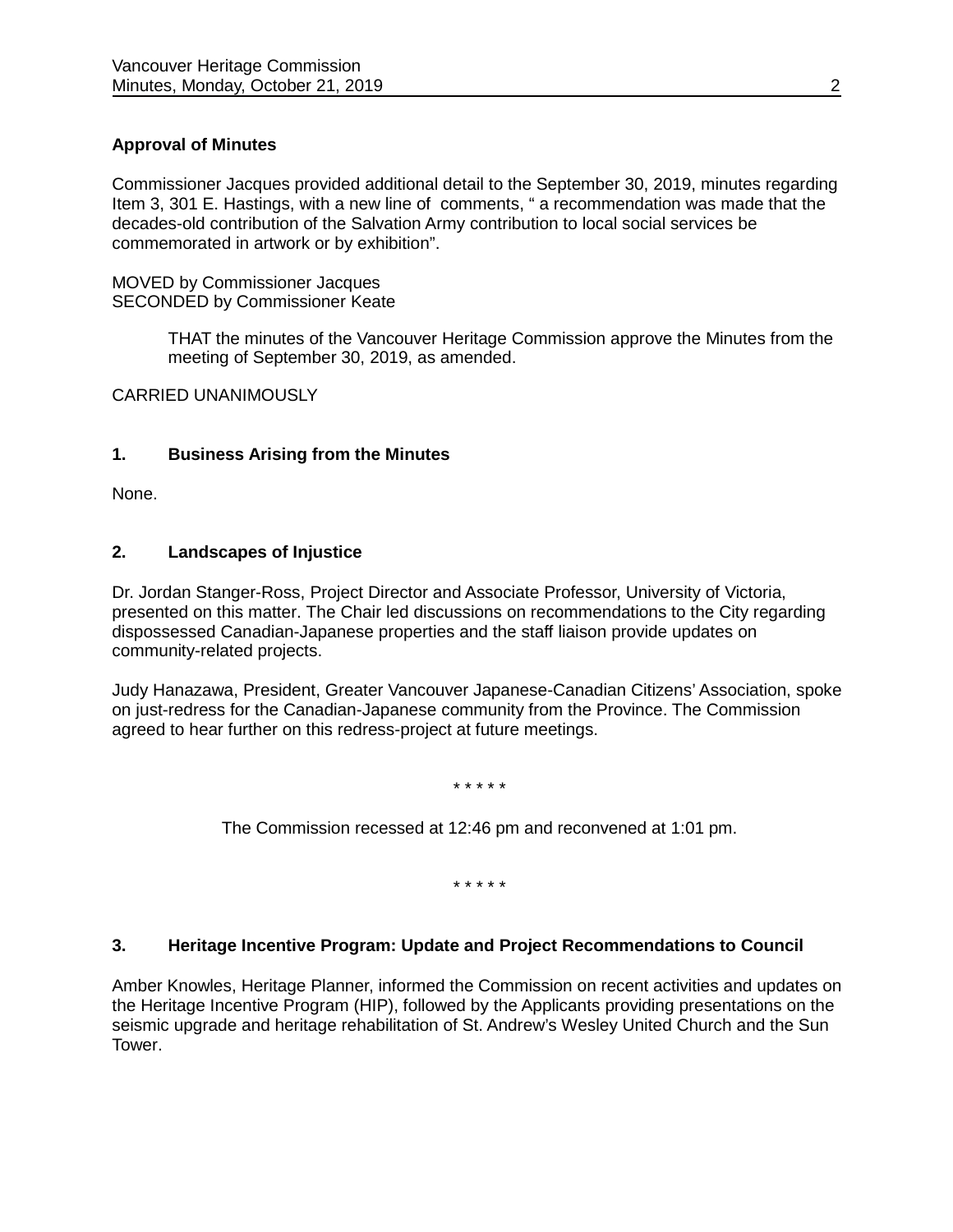### MOVED by Commissioner Gordon SECONDED by Commissioner Jacques

### WHEREAS:

- 1. The City has established a Heritage Incentive Program offering grants to privately owned buildings for seismic upgrading and heritage rehabilitation;
- 2. The City has received an application from St. Andrews-Wesley Church that meets the criteria for funding under the above-mentioned program; and
- 3. The Vancouver Heritage Commission is satisfied that the conservation work to be undertaken will ensure the building's longevity as a landmark historic asset in the City of Vancouver.

# THEREFORE BE IT RESOLVED

- A. THAT the Vancouver Heritage Commission supports the proposed work as presented at its meeting on October 21, 2019, and requests Council to fund it under the Heritage Incentive Program;
- B. THAT the Vancouver Heritage Commission recognizes that the scope of work has been limited by the maximum amount available to a single grantee, and urges staff to monitor the ability of the Heritage Incentive Program under its current criteria to accomplish necessary conservation work of significant buildings in the city.

#### CARRIED UNANIMOUSLY

#### MOVED by Commissioner Keate SECONDED by Commissioner Leduc

# WHEREAS:

- 1. The City has established a Heritage Incentive Program offering grants to privately owned buildings for seismic upgrading and heritage rehabilitation;
- 2. The City has received an application from the owner of the Sun Tower that meets the criteria for funding under the above-mentioned program;
- 3. There is an urgent need for repairs to the terracotta surfaces of the building; and
- 4. The Vancouver Heritage Commission is satisfied that the conservation work to be undertaken will ensure the building's longevity as a landmark historic asset in the City of Vancouver.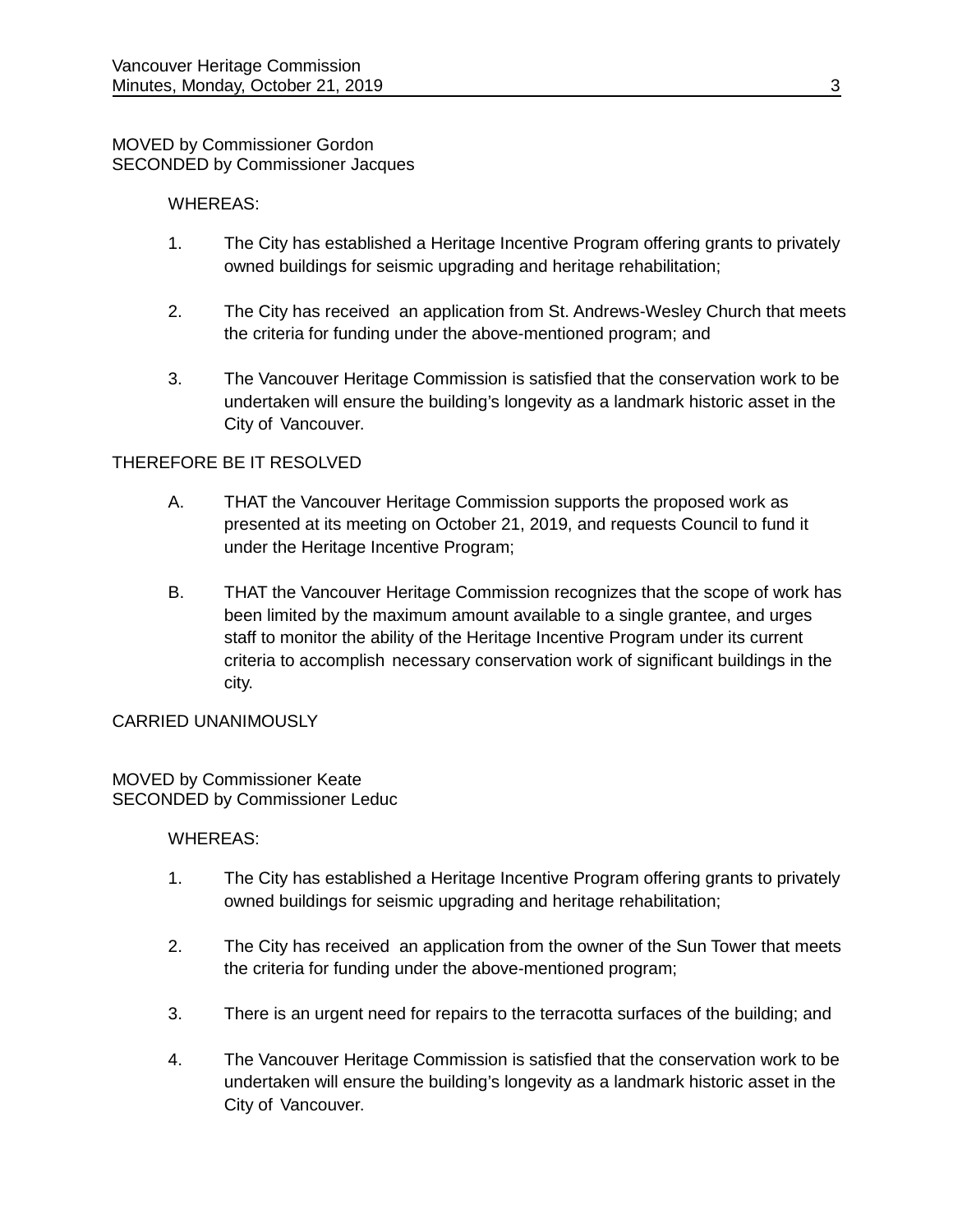# THEREFORE BE IT RESOLVED

- A. THAT the Vancouver Heritage Commission supports the proposed work as presented at its meeting on October 21, 2019, and requests Council to fund it under the Heritage Incentive Program;
- B. That the Commission urges staff to monitor the ability of the Heritage Incentive Program under its current criteria to accomplish necessary conservation work of significant buildings in the city.

# CARRIED UNANIMOUSLY

# **4. Statement of Significance and Vancouver Heritage Register Subcommittee Report**

Staff reviewed the report from the Statement of Significance and Vancouver Heritage Subcommittee meeting held on October 9, 2019, and responded to questions.

MOVED by Commissioner Gordon SECONDED by Commissioner Jacques

- A. THAT the Vancouver Heritage Commission supports adding the following building to the Vancouver Heritage Register as a C-listing, and to complete revisions, where necessary, to the Vancouver Heritage Evaluation:
	- 834 Cambie Street Cleland-Kent Building.
- B. THAT the Vancouver Heritage Commission supports adding the following building to the Vancouver Heritage Register as an A-listing, and to complete revisions, where necessary, to the Vancouver Heritage Evaluation:
	- 3633 Selkirk Street Rosemary Stable.
- C. THAT the Vancouver Heritage Commission requests that the Statements of Significance for the following buildings be referred back to the consultants for revisions:
	- 4394 Main Street McLean Grocery;
	- 3536 Point Grey Road Elletson House;
	- 534 Cambie Street Cleland-Kent Building; and
	- 3633 Selkirk Street Rosemary Stable.

# CARRIED UNANIMOUSLY

# **5. New Business**

The Commission asks staff to investigate the planning situation regarding City-owned property that includes the Colbourne House and adjacent open space in Marpole, and to report back as soon as possible.